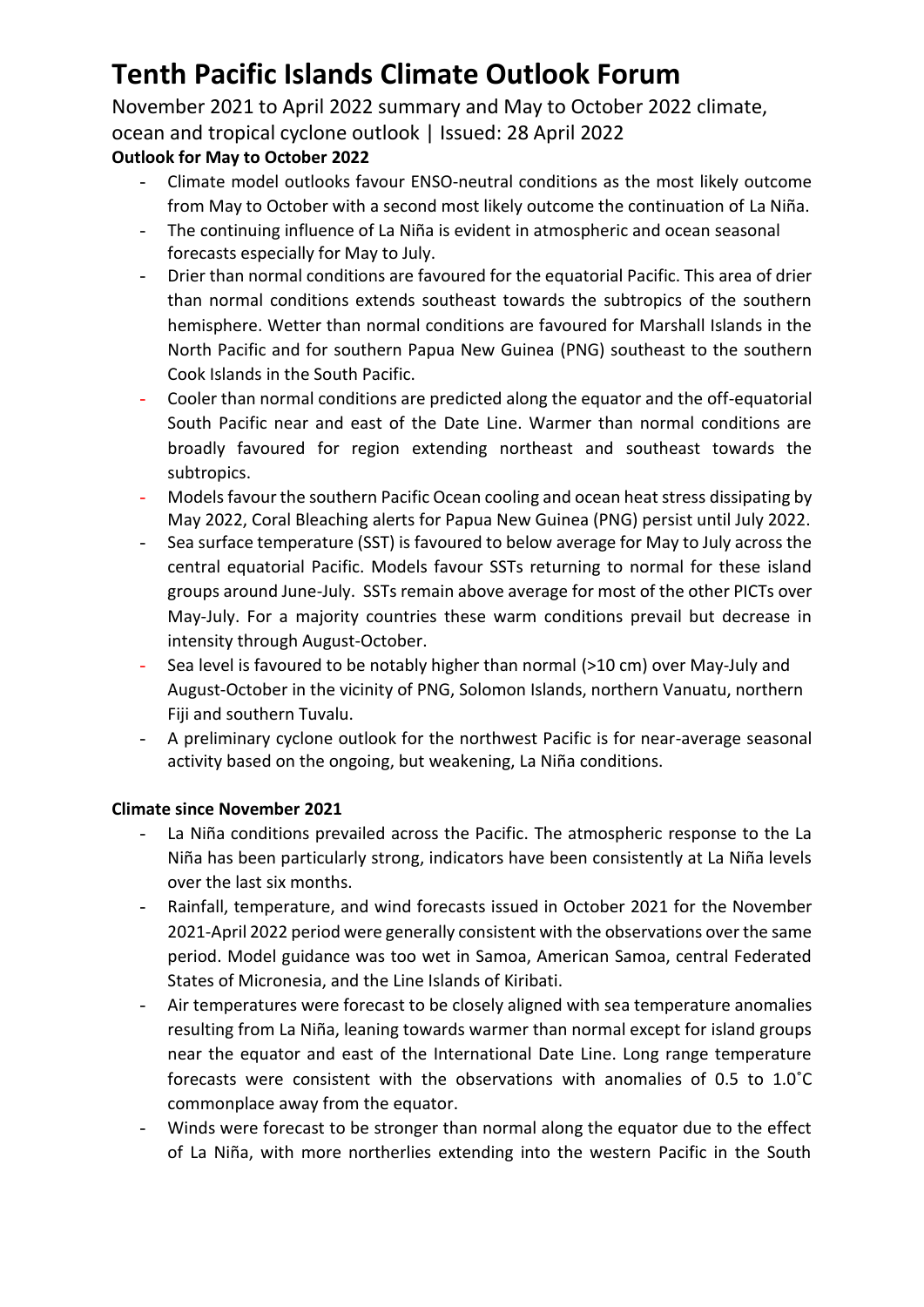November 2021 to April 2022 summary and May to October 2022 climate, ocean and tropical cyclone outlook | Issued: 28 April 2022

- Hemisphere. This was consistent with the observation, with enhanced trade winds playing an important role in atmospheric and oceanic patterns.
- Sea surface (ocean surface) temperatures across the region were consistent with the La Niña conditions. The equatorial Pacific, east of Nauru experiencing cooler than normal conditions, surrounded by warmer than normal temperatures.
- Sea level was higher than normal for most of the countries in the region. In the central and western Pacific, sea level was 25-35 cm higher than normal. A distinct pool of higher-than-normal sea level was observed countries like Palau, PNG, Solomon Islands and FSM.
- Seven tropical cyclones have developed in the southwest Pacific to date in the 2021- 22 season, with two of those reaching the Cat. 3 or higher (hurricane intensity) status. Seasonal activity in 2021-22 was markedly lower than the 2020-21 season.

### **Review of November to April 2022 climate**

Since PICOF 9, La Niña conditions have prevailed across the Pacific. The 2021-22 La Niña has been comparable to previous moderate-strong eastern Pacific (or traditional) La Niña's. The atmospheric response to the La Niña has been particularly strong, where indicators have been consistently at La Niña levels during the last six months. As the La Niña slowly trends towards ENSO-neutral, as is usual for this time of year, there is forecast to be a continuation of La Niña related impacts for the coming season such as for rainfall and temperature.

Rainfall, temperature, and wind forecasts issued in October 2021 for November 2021-April 2022 were generally skilful and well-aligned with observations. La Niña conditions likely had a positive influence on forecast skill across the region.

Rainfall was forecast to be below normal for island groups near the equator and extending southeastward toward the sub-tropics in the Southwest Pacific, while wetter than normal conditions were most likely from Papua New Guinea to southern French Polynesia. The overall theme of the prediction was good with a few exceptions: model guidance was too wet in Samoa, American Samoa, the central Federated States of Micronesia, and the Line Islands of Kiribati. Samoa Met Service noted that meteorological drought occurred at some sites. While the WMO-LRFMME ensemble mean forecast presented at PICOF-9 did not have a noteworthy signal for dryness, five out of 13 model members within the WMO-LRFMME indicated a risk for dryness; this highlights the benefit of looking at the spread of possible forecast scenarios to gauge forecast confidence. At the end of the forecast period, several island groups experienced particularly low rainfall over the previous 90 days, including: parts of Papua New Guinea, Nauru, Kiribati, Tuvalu, Tokelau, Wallis & Futuna, Samoa, American Samoa, the Cook Islands, and parts of French Polynesia.

Air temperatures were forecast to be closely aligned with sea temperature anomalies resulting from La Niña, leaning warmer than normal except for island groups near the equator and east of the International Date Line. Long range temperature forecasts were very good overall with anomalies of 0.5 to 1.0˚C commonplace away from the equator.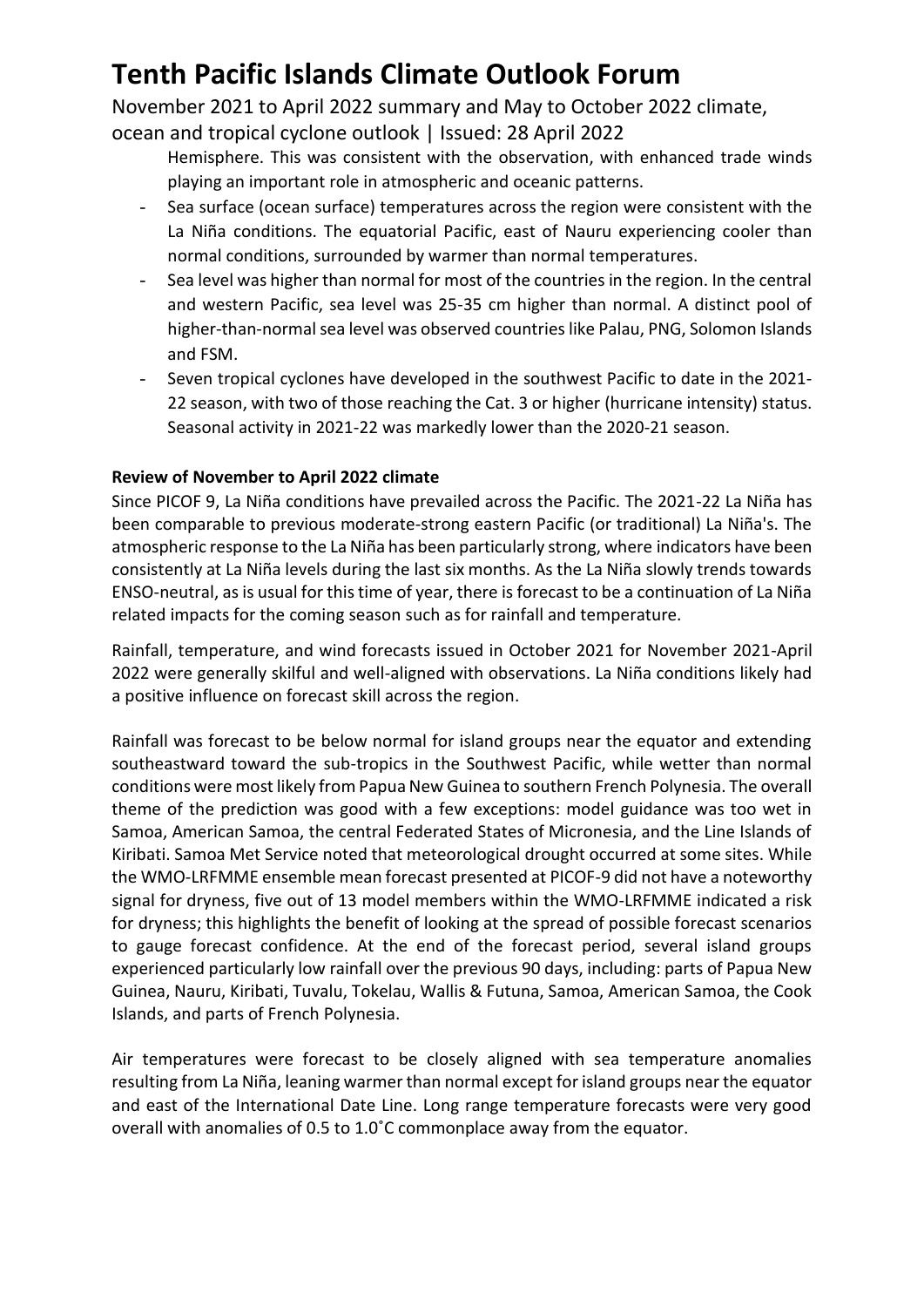November 2021 to April 2022 summary and May to October 2022 climate,

ocean and tropical cyclone outlook | Issued: 28 April 2022

Winds were forecast to be stronger than normal along the equator due to the effect of La Niña, with more northerlies extending into the western Pacific in the South Hemisphere. This was consistent with the observation, with enhanced trade winds playing an important role in atmospheric and oceanic patterns.

The South Pacific Convergence Zone was displaced south-west of its climatological position for much of the last six months, consistent with La Niña conditions. The convectively active phase of the Madden-Julian Oscillation, a driver of climatic variability in the global tropics, frequently affected the Maritime Continent and less commonly impacted the Pacific — this likely influenced slightly lower than normal tropical cyclone activity in the Southwest Pacific from November 2021-April 2022.

Sea surface temperature continued to show the classic La Niña patterns with below average temperature prevailing along the equator to Nauru surrounded by a distinct boomerang shaped above normal temperature. Thermal stress from the continued warmer than normal conditions had the Coral Bleaching on watch to alert levels for countries experiencing prolonged warm conditions.

Over November 2021 to April 2022 sea level remained higher than normal for most of the countries in the region, with near normal conditions east of the equator. Notably, western Pacific and countries around the Coral Sea region continued with higher than normal conditions, ranging from 25 to 35 cm. Pools of lower than normal sea level were observed in a few countries.

In much of the western tropical Pacific, sea level has risen approximately 10—15 cm, close to or nearly twice the global rate measured since 1993. In the central tropical Pacific sea level has risen approximately 5—10 cm. For the most part, local rates of change obtained from tide gauges are in agreement with those derived from satellites. However owing to vertical land motion and other factors, there are locations such as Pago Pago, American Samoa where the local change of 31 ±7 cm since 1993 as measured in the tide gauge is well above the amount derived from satellite observations. Natural patterns of variability play an important role in regional and local variation in sea level. These seasonal, interannual, and multi-decadal changes in sea level sometimes exceed 30 cm above or below normal, which is a much larger amplitude than the observed long-term trend. Rising mean sea levels have already resulted in dramatic increases in the frequency of minor flooding since 1980.

As of end of April 2022, there had been seven tropical cyclones in the southwest Pacific, with two of those reaching the Cat. 3 or higher category. Seasonal activity in 2021-22 has been markedly lower than 2020-21. The reduction in numbers may have owed to a reluctance of the MJO to cross into the Pacific, as influenced by La Niña's cooler ocean waters.

Trends in total numbers of tropical cyclones (<995hPa) and severe tropical cyclones (<970hPa) were examined for the period 1981 to 2021 for the greater Southwest Pacific region (135°E – 120°W;  $0^\circ$  – 50°S) and for a sub-region of the North-west Pacific Ocean (125°E – 180°W;  $0^\circ$  – 20°N). Trends were presented at a sub-regional scale as the numbers of tropical cyclones occurring within Pacific Island EEZs are insufficient for reliable long-term trends analysis. It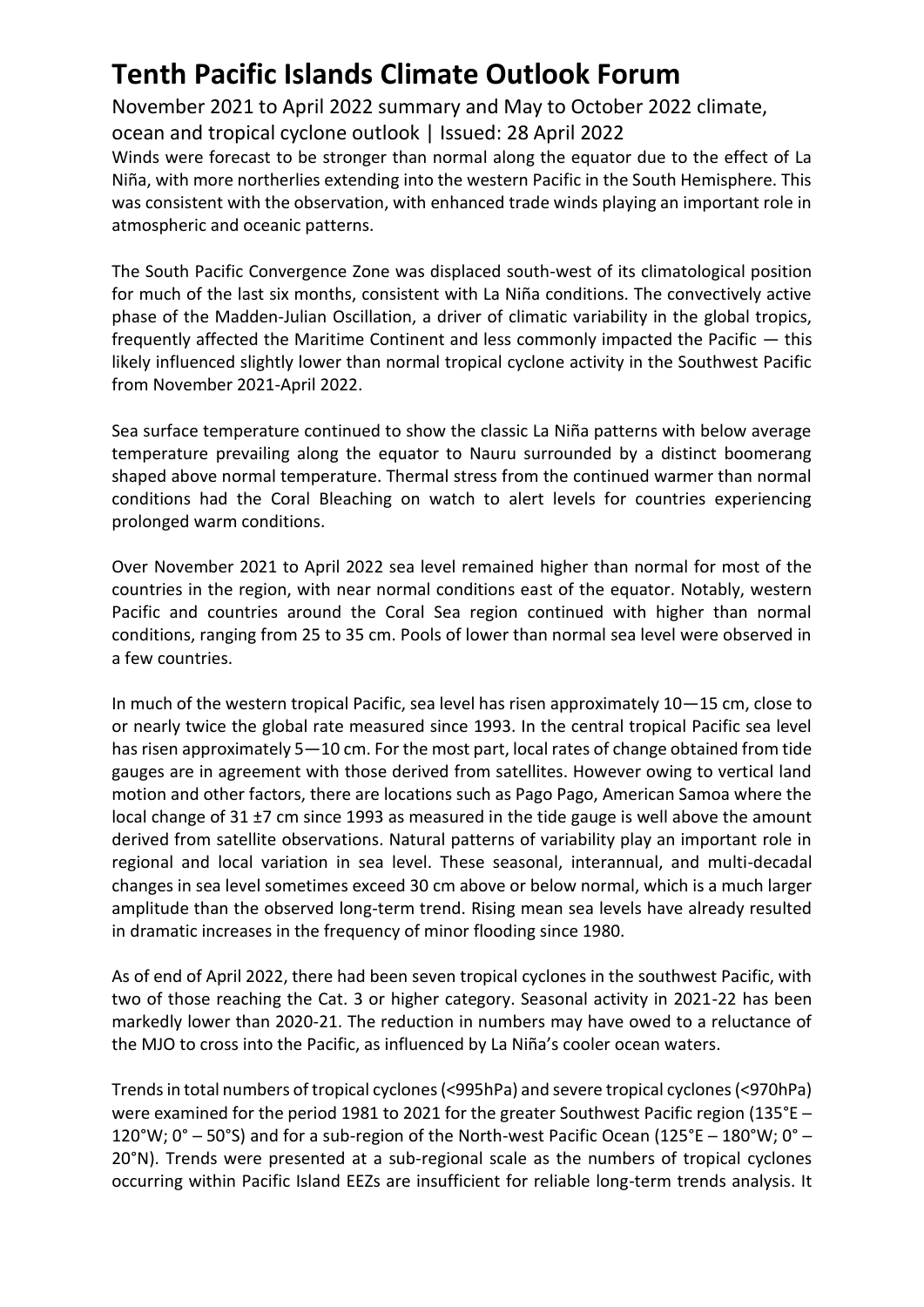November 2021 to April 2022 summary and May to October 2022 climate, ocean and tropical cyclone outlook | Issued: 28 April 2022

was found that there has been little change in total numbers of tropical cyclones as well as in the numbers of severe tropical cyclones over the examined regions over the last 40 seasons.

### **May to October 2022 outlook**

Both climate models and past history indicate that ENSO-neutral conditions are the most likely outcome over the coming six months until PICOF-11, the second most likely outcome is a continuation of La Niña into a third (or prolonged) event, with El Niño considered to be unlikely for 2022. This is however the most difficult time of year for accurate ENSO predictions, the forecast becoming more skilful over the coming months.

The statements below have been crafted using the WMO Lead Centre (LC) for Long-Range Forecast (LRF) Multi-Model Ensemble (MME)<https://www.wmolc.org/> outlooks. Where an element forecast is not available e.g., for TCs or coral bleaching, outlooks are obtained from Pacific RCC Network Node for LRF members [https://www.pacificmet.net/rcc.](https://www.pacificmet.net/rcc) **These outlook statements are for use by National Meteorological and Hydrological Services (NMHSs). They do not constitute an official outlook for any nation. For more information, please contact your local meteorological office.**

The transition from a La Niña to ENSO neutral to state is evident in the ocean and atmosphere outlooks for May to October 2022. These outlooks are largely consistent with conditions experienced over the same period in the past when a La Niña-like ENSO state was present.

For May to July 2022, drier than normal conditions are favoured for the equatorial Pacific. This area of drier than normal conditions extends southeast towards the subtropics of the southern hemisphere. Wetter than normal conditions are favoured for Marshall Islands in the North Pacific and for islands southeast from PNG to southern French Polynesia in the South Pacific. Cooler than normal conditions are predicted along the equator and the off-equatorial South Pacific near and east of the Date Line. Warmer than normal conditions are favoured in the western Pacific, extending northeast and southeast towards the subtropics (excluding the central Marshall Islands).

The August to October 2022 rainfall outlook pattern is similar to the May to July 2022 outlook with decreased chances for drier and wetter than normal conditions for the aforementioned regions (excluding islands along the off-equatorial region in the South Pacific near and east of the Date Line). In the meantime, near normal conditions are expected to be enhanced along the equator east of the Date Line. Cooler than normal conditions are going to ease, whereas warmer than normal conditions are expected to persist.

Multiple sources of information from LRF node members are in agreement with the outlook of WMO LC LRF MME. Furthermore, the skill of each LRF node's outlook as well as the skill of the WMO LC LRF MME's outlook is reasonably good for most regions of the Pacific Islands, which gives confidence in the rainfall and temperature outlook for May to July and August to October 2022.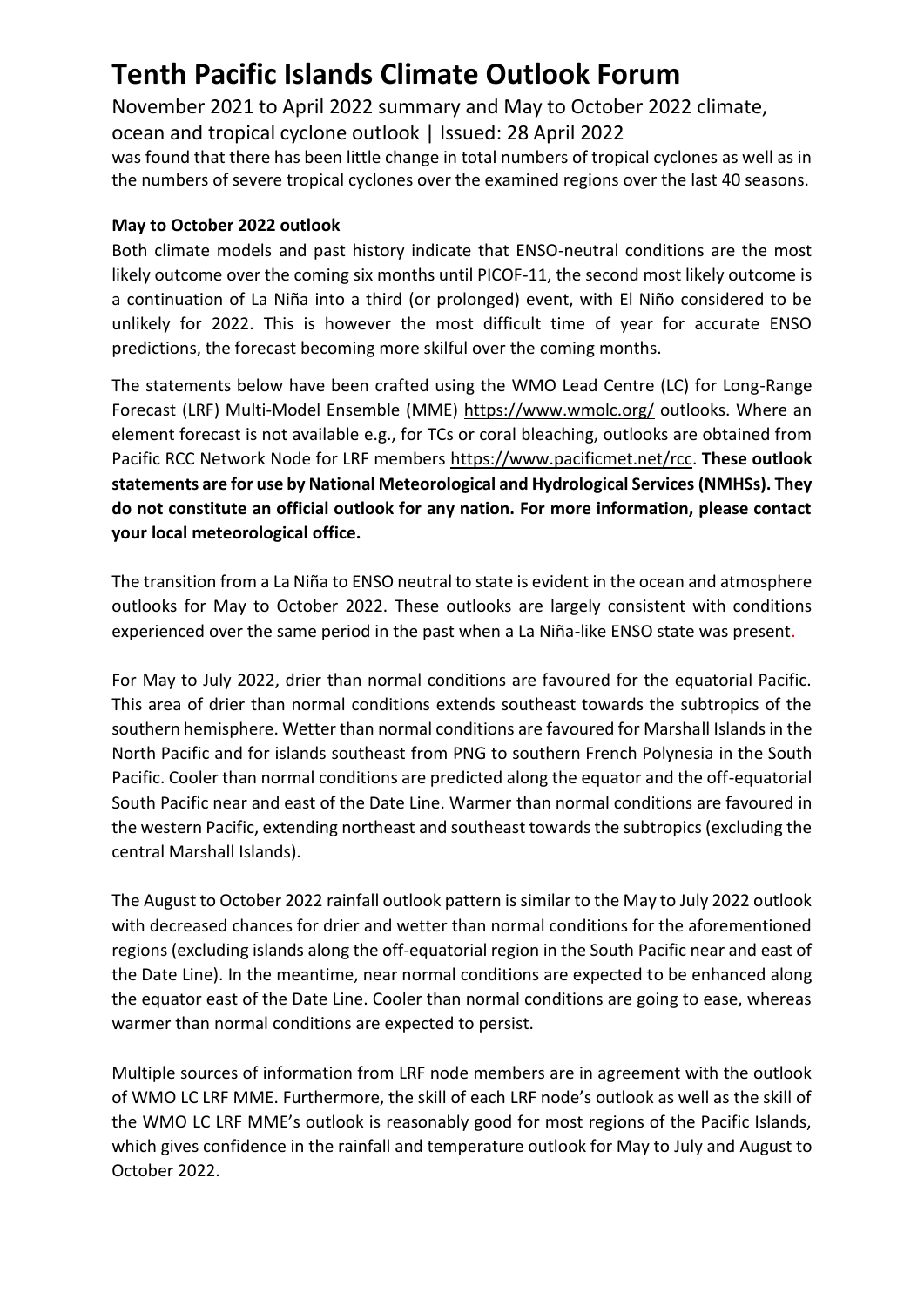November 2021 to April 2022 summary and May to October 2022 climate, ocean and tropical cyclone outlook | Issued: 28 April 2022

Below-average SSTs are favoured for May-July across the central equatorial Pacific (Nauru, Kiribati, northern Cook Islands and northern French Polynesia). With ENSO neutral becoming the most likely category at the end of austral winter (June-August), SSTs are expected to return to normal for these islands groups. A boomerang-shaped pool of warmer water dominates the western and mid-latitude Pacific. SSTs remain above average for the remaining PICTs for May-July : Palau, FSM in the north Pacific and PNG, Solomon Islands, Vanuatu, New Caledonia, Vanuatu, Fiji, Tonga, Niue, Southern Cook islands and Austral islands (French Polynesia) in the South Pacific. These warm conditions prevails out to August-October. Overall these positive anomalies decrease in intensity, except for PNG, Solomon islands, Palau, Yap and Chuuk (FSM) where waters are warming up. WMO LRFMME LC outlooks provide useful information to summarize seasonal forecasts quality. Reliability diagrams show that predicted probabilities of above-normal SST from WMO LRFMME are well-calibrated, so we are quite confident with this warm scenario. Elsewhere, across Tuvalu, Tokelau, Samoa, Wallis-and-Futuna, Northern Cook Islands and the remainder of French Polynesia, there is no consensus within the WMO MME outlook: no clear-cut scenario emerges.

The transition to winter is a welcome relief in the southern hemisphere. Although the southern Pacific Ocean cools and heat stress completely dissipates from Great Barrier Reef, New Caledonia, Vanuatu, Fiji, Southern Tonga and Austral islands by May 2022, the NOAA Coral Reef Watch's Outlook expects heat stress on PNG and Solomon islands to continue over the next three months. With the strengthening of positive anomalies and the seasonal warming, there is a significant risk of coral bleaching for Palau and FSM.

Associated with the ocean surface temperature patterns, warmer than normal air temperatures are favoured for many island groups, particularly in the western equatorial Pacific, extending northeast and southeast towards the subtropics. Cooler than normal air temperatures are more likely closer to and off the equator near and east of the Date Line (Fig. 3). The air temperature outlook pattern for February to April 2022 period is similar but less emphatic.

Sea level is favoured to be notably higher than normal (>10 cm) for May-July and August-October in the vicinity of PNG, Solomon Islands, Northern Vanuatu, northern Fiji and southern Tuvalu. Periods of higher-than-normal tides are critical when a tropical cyclone is in the vicinity, a distant storm generates a long swell that breaks on the coast or a tsunami threatens the coastline. Pools of lower sea levels are predicted in RMI, New Caledonia, Tonga and Marquesas.

Seasonal climate forecast provides useful information for decision-making processes in the fishing industry. Equatorial PICTs rely on skipjack tuna stock for food development and economic development. Skipjack catches are highest in the western Pacific warm pool. The 29°C isotherm is used as a proxy to delimit the area where fishing vessels have the best chance of success. With La-Niña conditions prevailing, the western Pacific warm pool is predicted to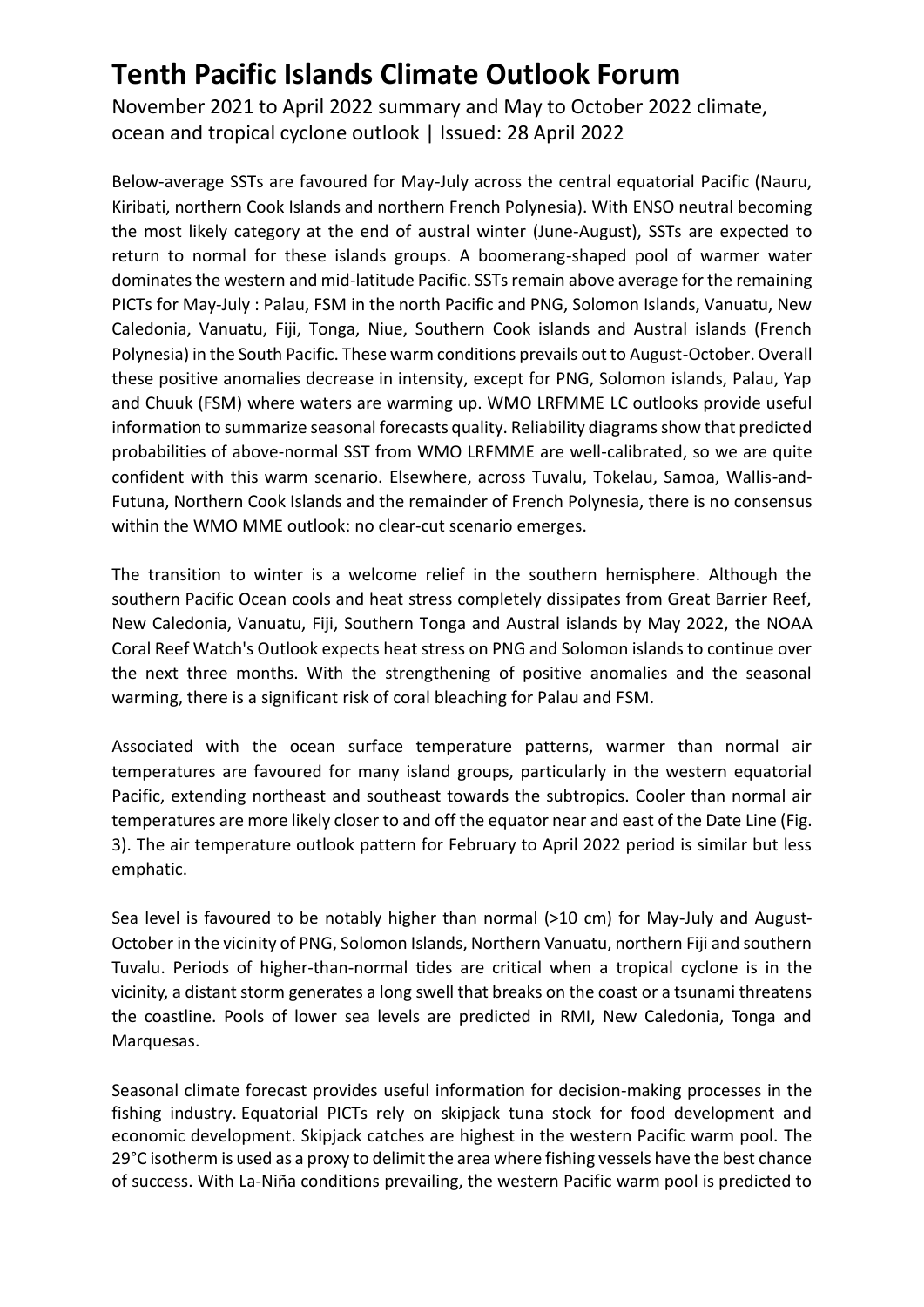November 2021 to April 2022 summary and May to October 2022 climate,

ocean and tropical cyclone outlook | Issued: 28 April 2022

contract westward (west of Phoenix Islands Protected Area), so is the spatial distribution of skipjack tuna catches. In the South Pacific, warmer waters are predicted in the vicinity of PNG and Solomon Islands, so good fishing locations are likely to extend further south (15°S-10°S), as depicted by ACCESS-S ocean data available on the SPC Ocean Data Portal.

The 2022 Tropical Cyclone Outlook for the western North Pacific is currently in development and will be released late May 2022 by the NWS Weather Forecast Office on Guam. A preliminary outlook is for average seasonal activity based on the ongoing, but weakening, La Niña phase that could transition to an ENSO-neutral pattern late this summer or fall. It's important to remember that it does not take a severe cyclone to produce severe impacts. Flooding rainfall can occur with a weaker or former cyclone. All communities should remain vigilant and follow forecast information provided by their National Meteorological and Hydrological Service (NMHS).

At PICOF-10, discussion includes tropical cyclone and sea level long-term projections. Tropical cyclones are projected to have greater impact, with higher rainfall rates, making landfall on top of a higher sea level, as well as a greater proportion of tropical cyclones in the more intense categories and higher peak wind intensities. Sea level will continue to rise for centuries, but the rise would be significantly lower and slower under low emissions pathways compared to higher ones.

### **Recommendations from PICOF-10**

Regional Climate Outlook Forums such as the PICOF are important mechanisms for sharing climate and ocean information, best practices, and lessons learnt on climate and ocean prediction and its likely implications on sectors where productivity is heavily dependent on the state of climate. This should continue and be linked to the functions of the Pacific Islands [Regional Climate Centre Network](https://www.pacificmet.net/rcc) (PI-RCC Network).

Close working relationships between Pacific rim and Pacific Island NMHSs, regional organisations and WMO are critical to effective warning of climate hazards leading to early preparedness. Further enhancement of these relationships is essential, as well as relationships between NMHSs, their primary stakeholders and the community. These can be frequent meetings such as one-on-one discussions, cluster group meetings, and national climate outlook forums.

In addition to the production of national seasonal climate outlooks, there is a need for simplified products and messaging especially for rural and remote communities. Sectoral impacts are most often related to prolonged drier or wetter than normal conditions. NMHSs should continue to develop climate products tailored for national sectors, relevant to their needs, and incorporating where possible traditional knowledge elements.

Please note that there is no extensive validation of subsurface data in seasonal forecasting systems, despite its potential applications for a sustainable ocean economy. Ocean heat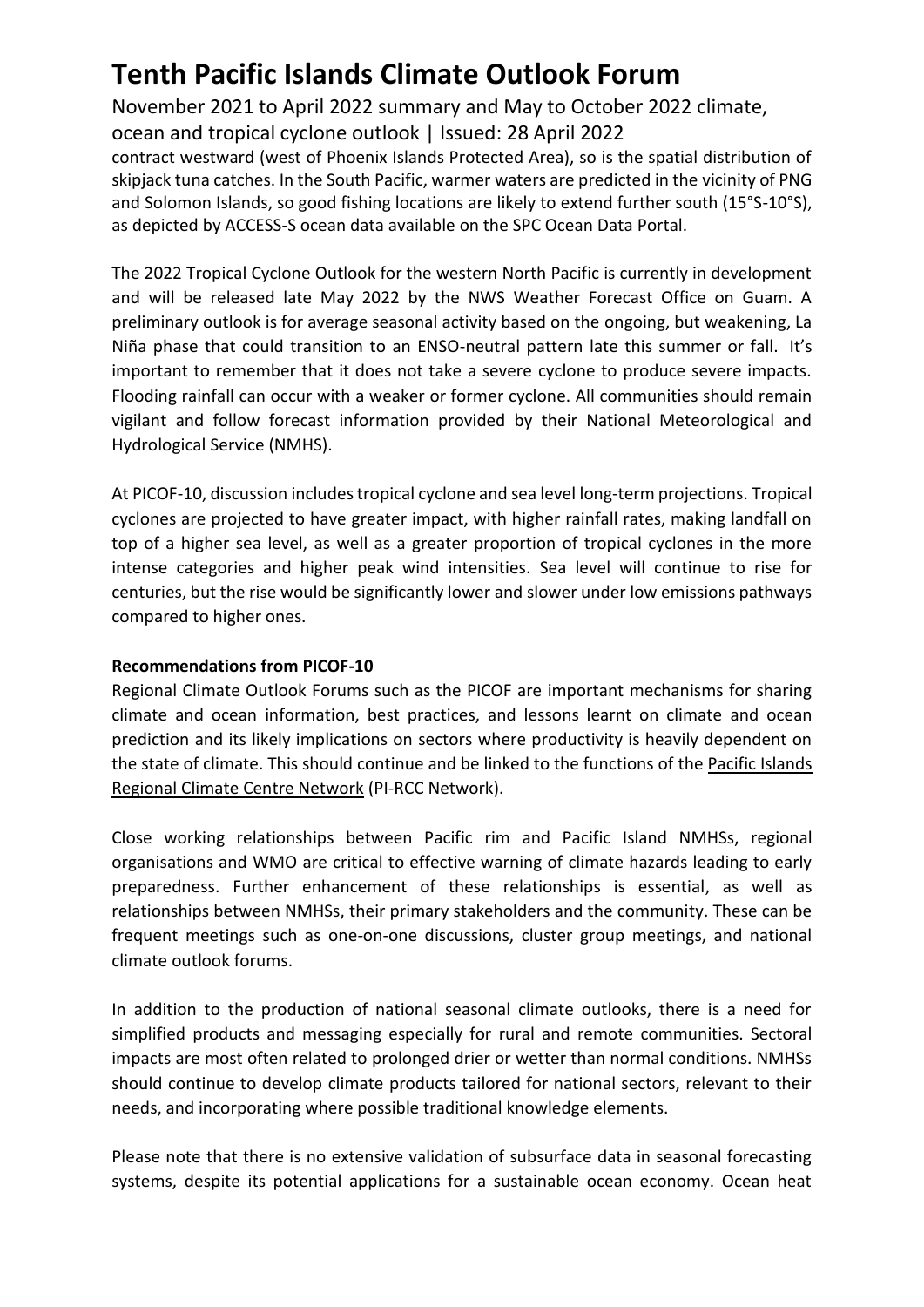November 2021 to April 2022 summary and May to October 2022 climate, ocean and tropical cyclone outlook | Issued: 28 April 2022 content, or even temperature at a particular depth below the surface are not accessible on data dissemination platforms.

### **Further Information**

The PICS Panel and Pacific Regional Climate Centre (RCC) Network Node for Long Range Forecasting have been coordinating the Pacific Islands Climate Outlook Forum (PICOF) since 2015 in collaboration with WMO. PICOF is a platform used discuss the seasonal outlook (cyclone, precipitation, temperature and oceanic conditions) for the upcoming season and state of ENSO, capacity build and enable knowledge exchange between National Meteorological and Hydrological Services (NMHSs) and strengthen relationships between NMHSs and stakeholders. PICOF is held twice a year, a face-to-face session, when possible, in October focusing on November to April season and a virtual session in April to produce a seasonal outlook for May to October season.

This statement was produced during the tenth virtual session of Pacific Islands Climate Outlook Forum (PICOF-10) held on 26 April 2022. The forum had a specific focus on the overview of regional climate of November to April 2022 as well as May to October 2022 rainfall, air temperature, ocean, sea level and North Pacific TC outlooks where available. PICOF-10 was attended virtually by members from American Samoa, Australia, Cook Islands, Fiji, French Polynesia, Guam, Japan, Kiribati, Micronesia, Nauru, New Caledonia, New Zealand, Niue, Palau, Papua New Guinea, Samoa, Solomon Islands, South Korea, Switzerland, Tonga, Tuvalu, United Kingdom, United States of America, and Vanuatu (Fig. 4). Representatives from the following organisations also participated, Secretariat of the Pacific Regional Environment Programme (SPREP), World Meteorological Organisation (WMO), Pacific Community (SPC), Australian Bureau of Meteorology (BoM), United States National Oceanic and Atmospheric Administration (NOAA), Météo-France, New Zealand National Institute of Water and Atmospheric Research (NIWA), Asia-Pacific Economic Cooperation (APEC) Climate Center (APCC). This meeting is supported by the Pacific Island Development Program (PIDP) of the East-West Centre based in Hawaii.

This statement is consistent with the Nuku'alofa Ministerial Declaration and Honiara Ministerial Statement for Sustainable Weather, Water, Ocean and Climate Services for the Resilient Pacific, which recognises the importance of Meteorological and Hydrological Services in support of relevant national needs, including protection of life and property, sustainable development and safeguarding the environment. The same noted that weather and climate services are not an option but are a responsibility and a basic human right.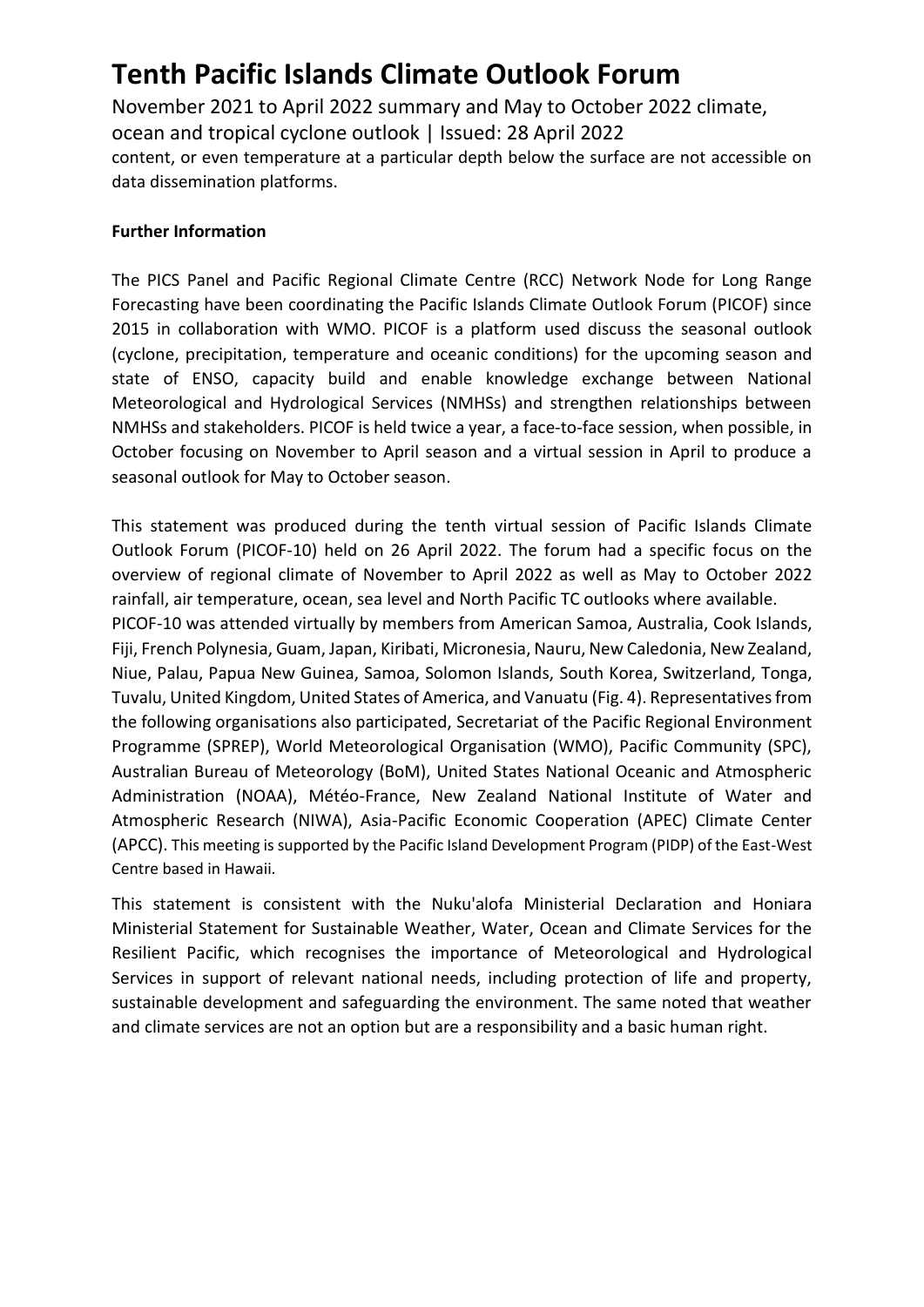November 2021 to April 2022 summary and May to October 2022 climate,

ocean and tropical cyclone outlook | Issued: 28 April 2022

Beijing,CMCC,CPTEC,ECMWF,Exeter,Melbourne,Montreal,Moscow,Offenbach,Seoul,Tokyo,Toulouse,Washington



Fig. 1: Rainfall forecast for May to July 2022 for the western Pacific region.

Beijing, ECMWF, Exeter, Melbourne, Montreal, Offenbach, Seoul, Tokyo, Toulouse, Washington



Fig. 2: Ocean surface temperature forecast for May to July 2022 for the western Pacific region.

**Probabilistic Multi-Model Ensemble Forecast**